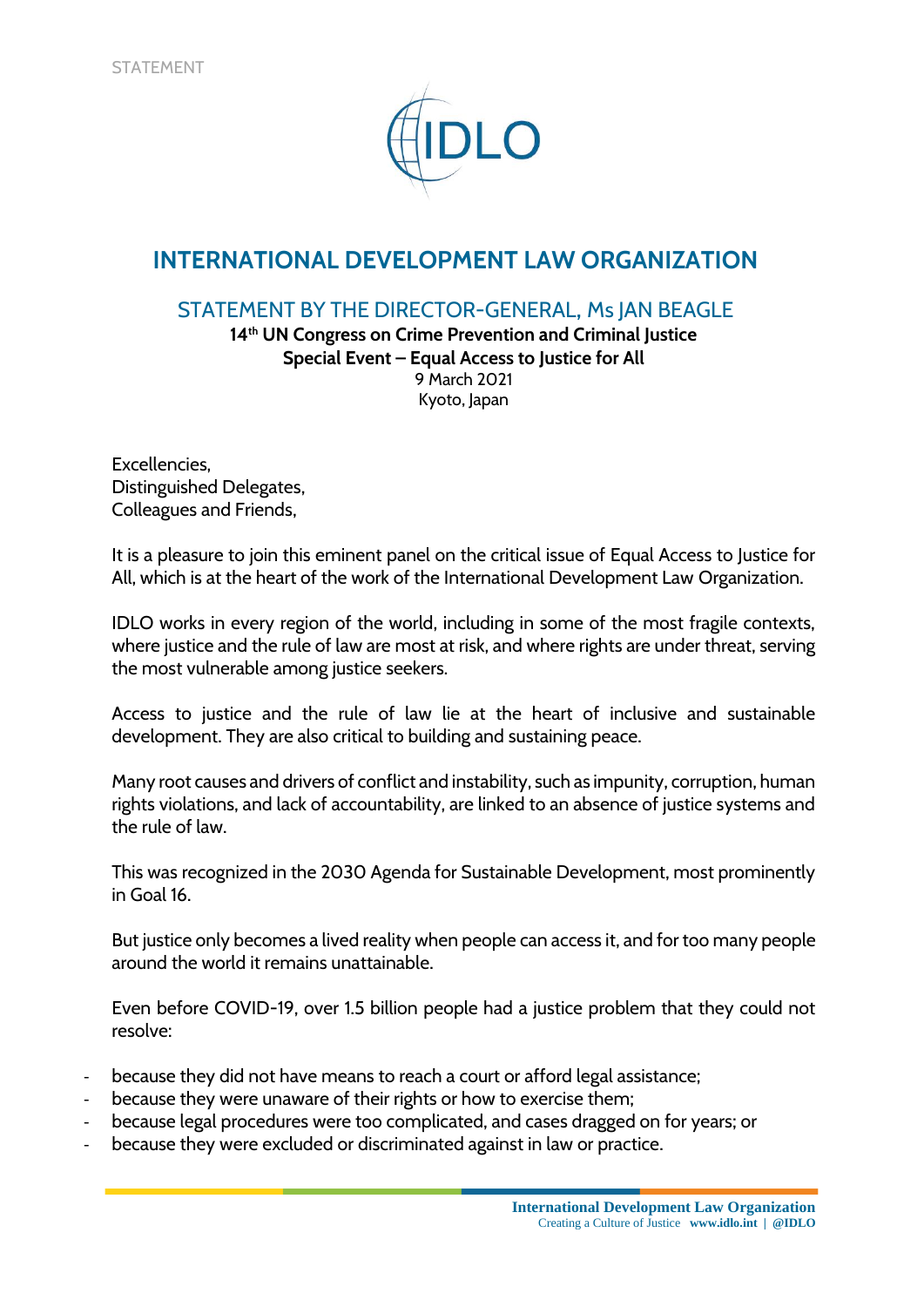Like other aspects of public life, justice systems have been hard hit by the pandemic. Restrictions on physical access to courts and tribunals and the slowing down of operations have coincided with a sharp rise in the need for legal protection and services.

Over the past year, as part of our contribution to a rule of law-based response to COVID-19, IDLO has worked with governments and civil society to address emerging justice needs.

Necessity is often the mother of invention. While COVID-19 laid bare the consequences of years of underinvestment in justice systems, it also challenged us to innovate and explore alternative approaches.

In Kenya for example, IDLO supported the judiciary to keep courts operational during lockdowns by developing electronic case filing and management systems.

In the Sahel, we launched a programme to strengthen criminal justice chains - making them more efficient, accountable and respectful of human rights – through the use of community engagement platforms.

Drawing on our experience, I would like to share three ways in which we can work together to accelerate progress towards ensuring access to justice for all by 2030.

First, closing the justice gap and promoting a just, sustainable and equitable recovery from COVID-19 will require reimagining justice systems, with people at their centre.

We must recognize that people resolve their disputes and access justice through diverse pathways, and prioritize reforms and innovations to increase access and inclusion and produce fairer outcomes for justice seekers.

This includes equitable digital innovation, expanding legal aid, leveraging Alternative Dispute Resolution and customary and informal systems, and adopting more restorative approaches to corrections.

Secondly, ensuring access to justice for those most at risk of being left behind, particularly women and girls, must be a priority.

Gender equality is first and foremost a fundamental human right, but the full and equal participation of women and girls in all aspects of public and private life is key to the implementation of the 2030 Agenda.

Along with UNODC and other partners, IDLO released a report last year on "Justice for Women Amid Covid-19," highlighting how the pandemic is further increasing the staggeringly wide gap of injustice and inequality that women face across the globe.